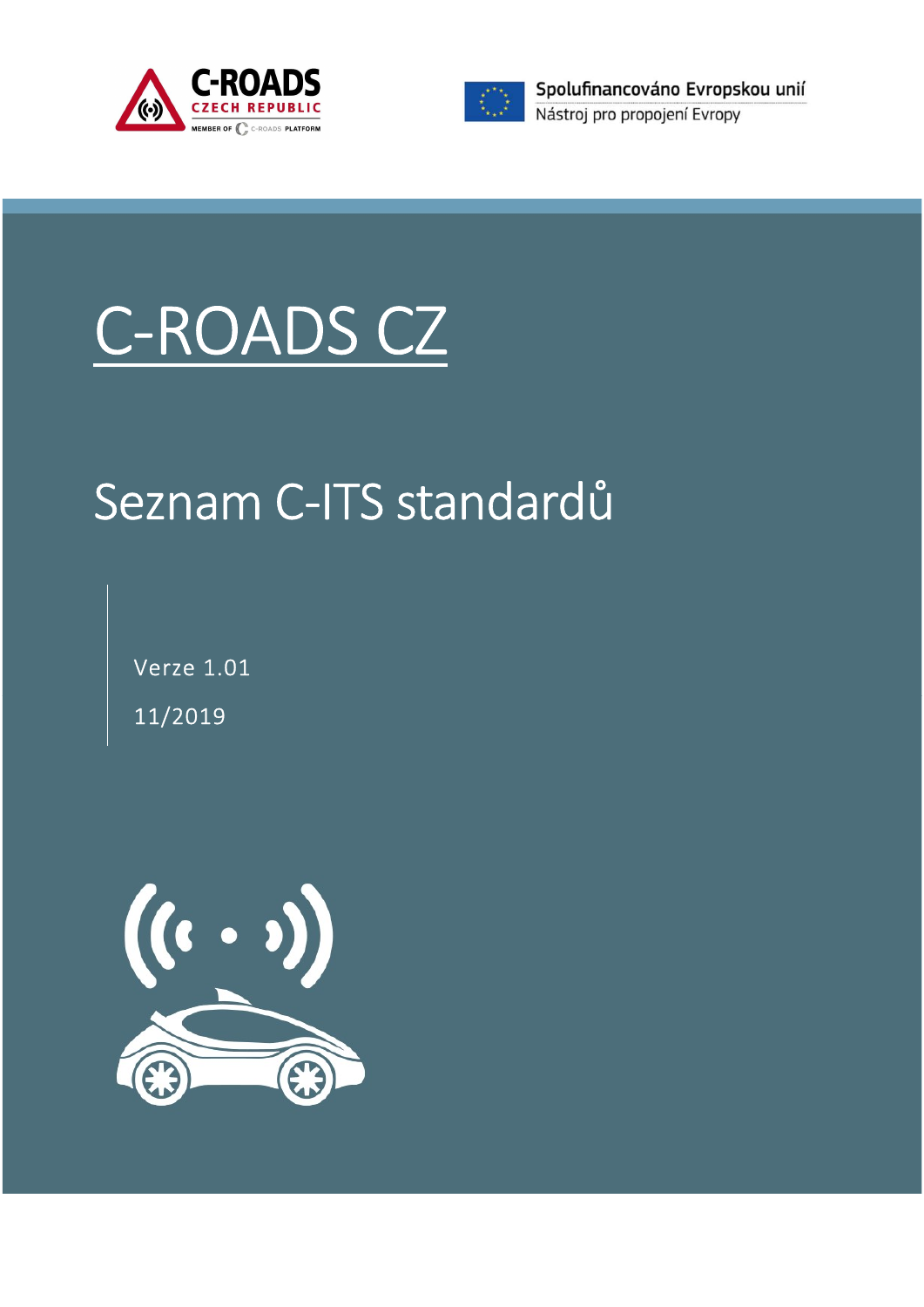



| Verze    | Datum<br>změny | Autor         | Kontrola | Komentář / popis změn              |
|----------|----------------|---------------|----------|------------------------------------|
| 1.00     | 11.11.2019     | <b>INTENS</b> |          | První verze dokumentu              |
| $1.01\,$ | 18.11.2019     | INTENS,       |          | Doplnění a korekce verzí dokumentů |
|          |                | AŽD/RADOM     |          |                                    |
|          |                |               |          |                                    |
|          |                |               |          |                                    |
|          |                |               |          |                                    |
|          |                |               |          |                                    |
|          |                |               |          |                                    |
|          |                |               |          |                                    |
|          |                |               |          |                                    |
|          |                |               |          |                                    |
|          |                |               |          |                                    |
|          |                |               |          |                                    |
|          |                |               |          |                                    |
|          |                |               |          |                                    |
|          |                |               |          |                                    |
|          |                |               |          |                                    |
|          |                |               |          |                                    |

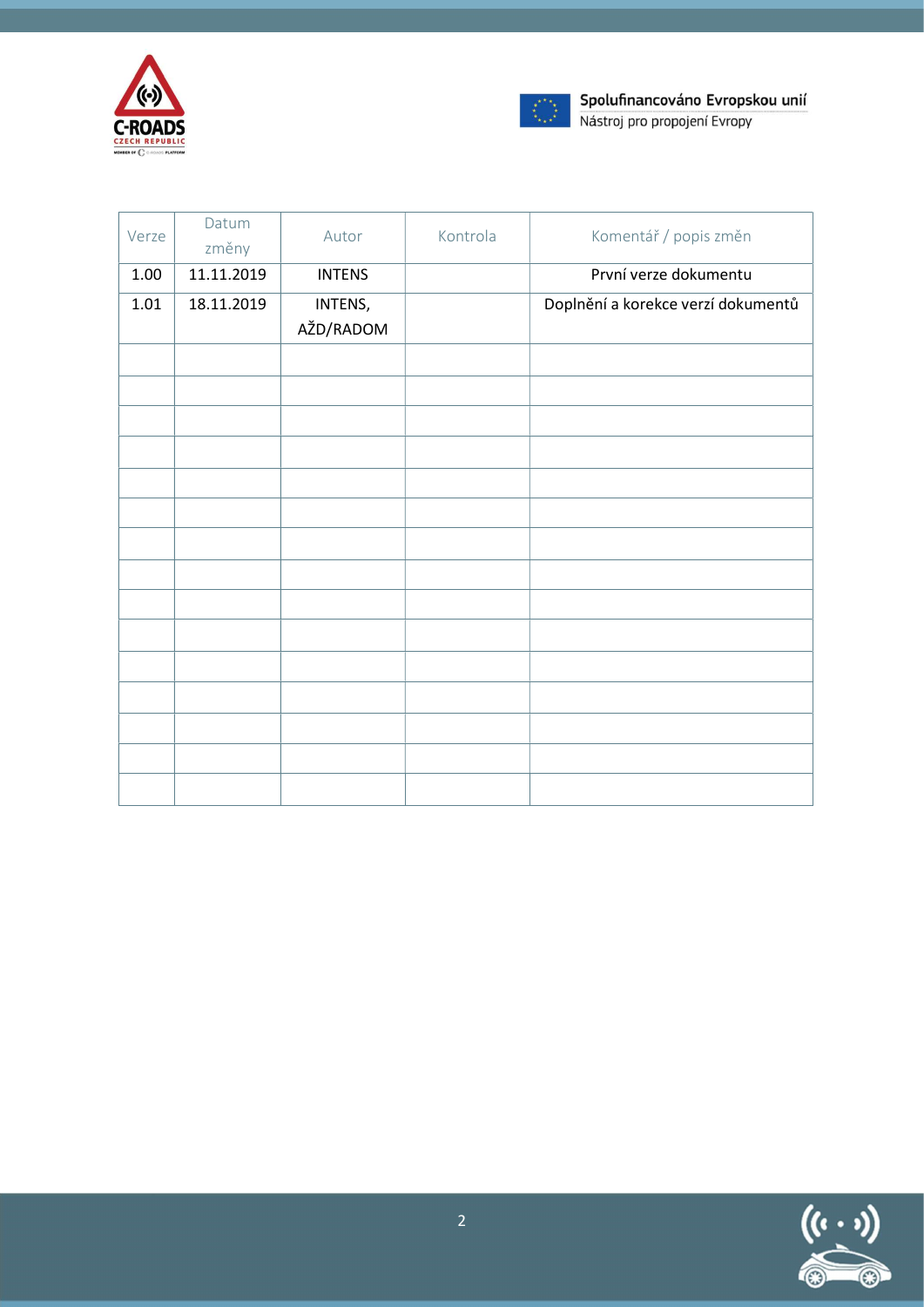



#### **OBSAH**

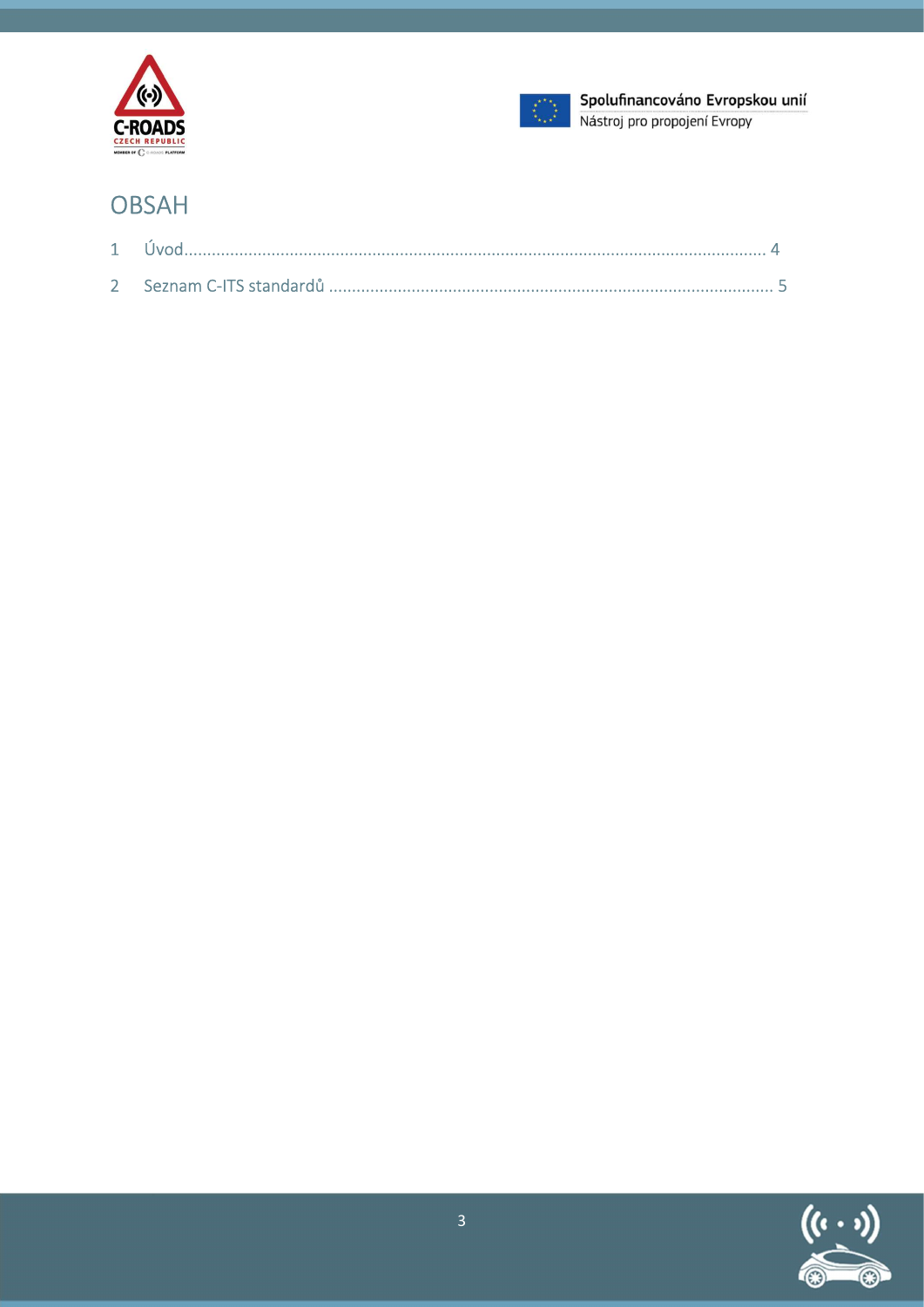



## 1 Úvod

Tento dokument slouží jako seznam C-ITS standardů, kterými se řídí implementace v rámci projektu C-ROADS CZ. Jsou zde uvedeny názvy a čísla standardů včetně jejich verzí. Seznam vychází ze specifikací mezinárodní platformy C-Roads. Seznam může být průběžně aktualizován tak, aby odpovídal aktuálně platným specifikacím C-Roads Platformy.

Nejedná se o kompletní výčet standardů, které jednotlivé části C-ITS systému implementovaného partnery projektu C-ROADS CZ splňují, byly však vybrány konkrétní normy, u kterých by implementace jejich různých verzí mohla potenciálně způsobit problémy s kompatibilitou.

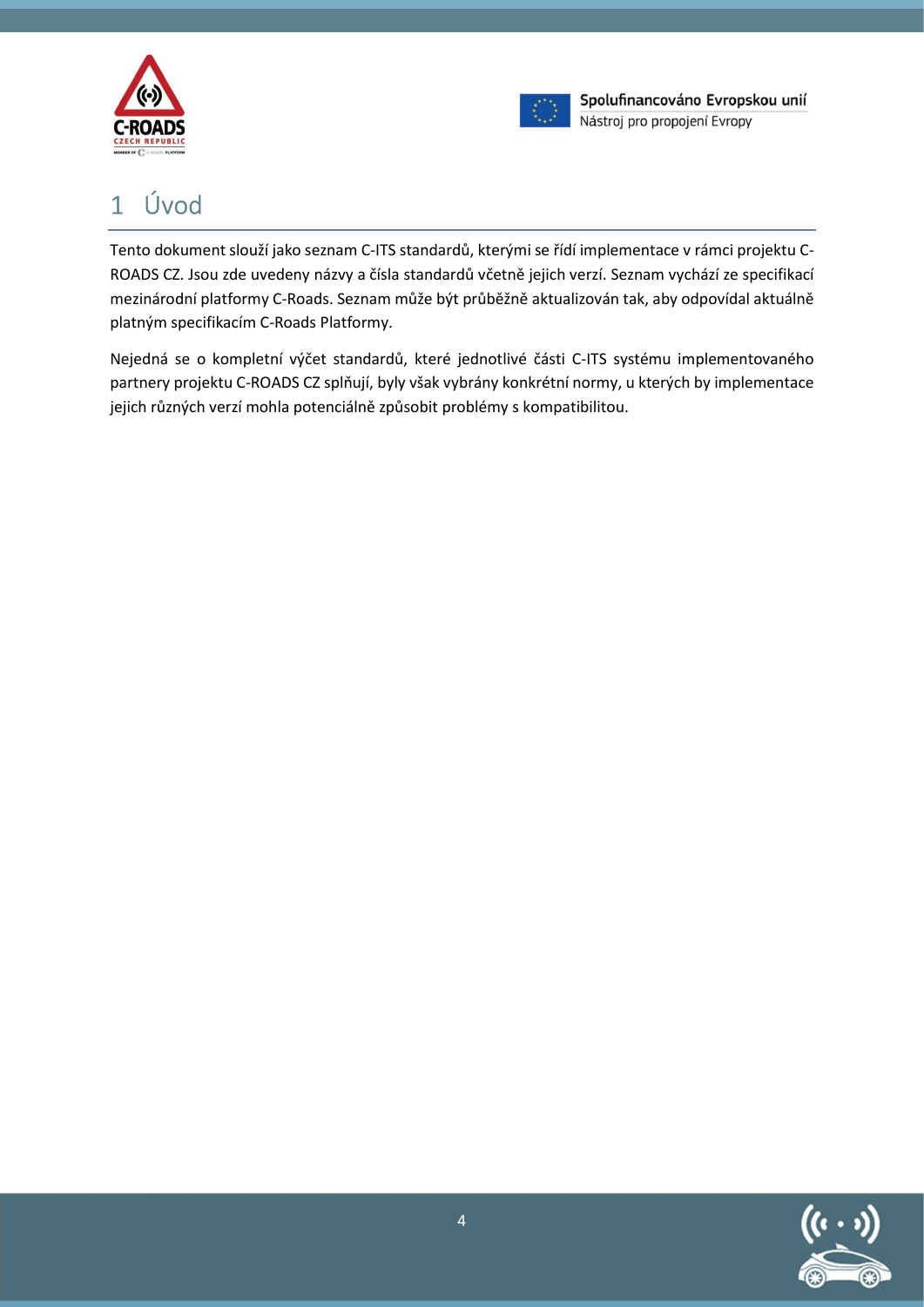



## 2 Seznam C-ITS standardů

| Číslo                   | Označení dokumentu<br>vč. verze            | Název dokumentu                                                                                                                                                                                                                                         |  |
|-------------------------|--------------------------------------------|---------------------------------------------------------------------------------------------------------------------------------------------------------------------------------------------------------------------------------------------------------|--|
| 1                       | ETSI TS 103 301<br>V1.2.1 (2018-08)        | Intelligent Transport Systems (ITS); Vehicular Communications; Basic Set of<br>Applications; Facilities layer protocols and communication requirements for<br>infrastructure services                                                                   |  |
| $\overline{\mathbf{c}}$ | ETSI TS 102 687<br>V1.2.1 (2018-04)        | Intelligent Transport Systems (ITS); Decentralized Congestion Control<br>Mechanisms for Intelligent Transport Systems operating in the 5 GHz range;<br>Access layer part                                                                                |  |
| 3                       | <b>ETSI EN 302 571</b><br>V2.1.1 (2017-02) | Intelligent Transport Systems (ITS); Radiocommunications equipment operating<br>in the 5 855 MHz to 5 925 MHz frequency band; Harmonised Standard covering<br>the essential requirements of article 3.2 of Directive 2014/53/EU                         |  |
| 4                       | ETSI TS 102 965<br>v1.4.1 (2018-11)        | Intelligent Transport Systems (ITS); Application Object Identifier (ITS-AID);<br>Registration                                                                                                                                                           |  |
| 5                       | ETSI TS 102 940<br>v1.3.1 (2018-04)        | Intelligent Transport Systems (ITS); Security; ITS communications security<br>architecture and security management                                                                                                                                      |  |
| 6                       | ETSI TS 102 941<br>v1.3.1 (2019-02)        | Intelligent Transport Systems (ITS); Security; Trust and Privacy Management                                                                                                                                                                             |  |
| 7                       | ETSI TS 103 097<br>v1.3.1 (2017-10)        | Intelligent Transport Systems (ITS); Security; Security header and certificate<br>formats                                                                                                                                                               |  |
| 8                       | ETSI EN 302 636-4-<br>1 V1.3.1 (2017-08)   | Intelligent Transport Systems (ITS); Vehicular Communication; Geonetworking;<br>Part 4 Geographical addressing and forwarding for point-to-point and point-to-<br>multipoint communications; Sub-part 1: Media-Independent Functionality                |  |
| 9                       | ETSI EN 302 636-5-<br>1 V2.1.1 (2017-08)   | Intelligent Transport Systems (ITS); Vehicular Communications; GeoNetworking;<br>Part 5: Transport Protocols; Sub-part 1: Basic Transport Protocol                                                                                                      |  |
| 10                      | ETSI EN 302 663<br>V1.2.1 (2013-07)        | Intelligent Transport Systems (ITS); Access layer specification for Intelligent<br>Transport Systems operating in the 5 GHz frequency band                                                                                                              |  |
| 11                      | ETSI TS 103 175<br>V1.1.1 (2015-06)        | Intelligent Transport Systems (ITS); Cross Layer DCC Management Entity for<br>operation in the ITS G5A and ITS G5B medium                                                                                                                               |  |
| 12                      | ETSI EN 302 931<br>V1.1.1 (2011-07)        | Vehicular Communications; Geographical Area Definition                                                                                                                                                                                                  |  |
| 13                      | ETSI EN 302 637-2<br>V1.4.0 (2018-08)      | Intelligent Transport Systems (ITS); Vehicular Communications; Basic Set of<br>Applications; Part 2: Specification of Cooperative Awareness Basic Service                                                                                               |  |
| 14                      | ETSI EN 302 637-3<br>v1.3.0 (2018-08)      | Intelligent Transport Systems (ITS); Vehicular Communications; Basic Set of<br>Applications; Part 3: Specifications of Decentralized Environmental Notification<br><b>Basic Service</b>                                                                 |  |
| 15                      | ETSI EN 302 665<br>V1.1.1 (2010-09)        | Intelligent Transport Systems (ITS); Communications Architecture                                                                                                                                                                                        |  |
| 16                      | ETSI TS 102 724<br>$V1.1.1 (2012-10)$      | Intelligent Transport Systems (ITS); Harmonized Channel Specifications for<br>Intelligent Transport Systems operating in the 5 GHz frequency band                                                                                                       |  |
| 17                      | ETSI TS 102 792<br>V1.2.1 (2015-06)        | Intelligent Transport Systems (ITS); Mitigation techniques to avoid interference<br>between European CEN Dedicated Short Range Communication (CEN DSRC)<br>equipment and Intelligent Transport Systems (ITS) operating in the 5 GHz<br>frequency range. |  |
| 18                      | ETSI TS 102 894-2<br>V1.3.1 (2018-08)      | Intelligent Transport Systems (ITS); Users and applications requirements; Part 2:<br>Applications and facilities layer common data dictionary                                                                                                           |  |
| 19                      | ISO/TS 19321:2015<br>$(2015 - 04 - 15)$    | Intelligent transport systems - Cooperative ITS - Dictionary of in-vehicle<br>information (IVI) data structures                                                                                                                                         |  |